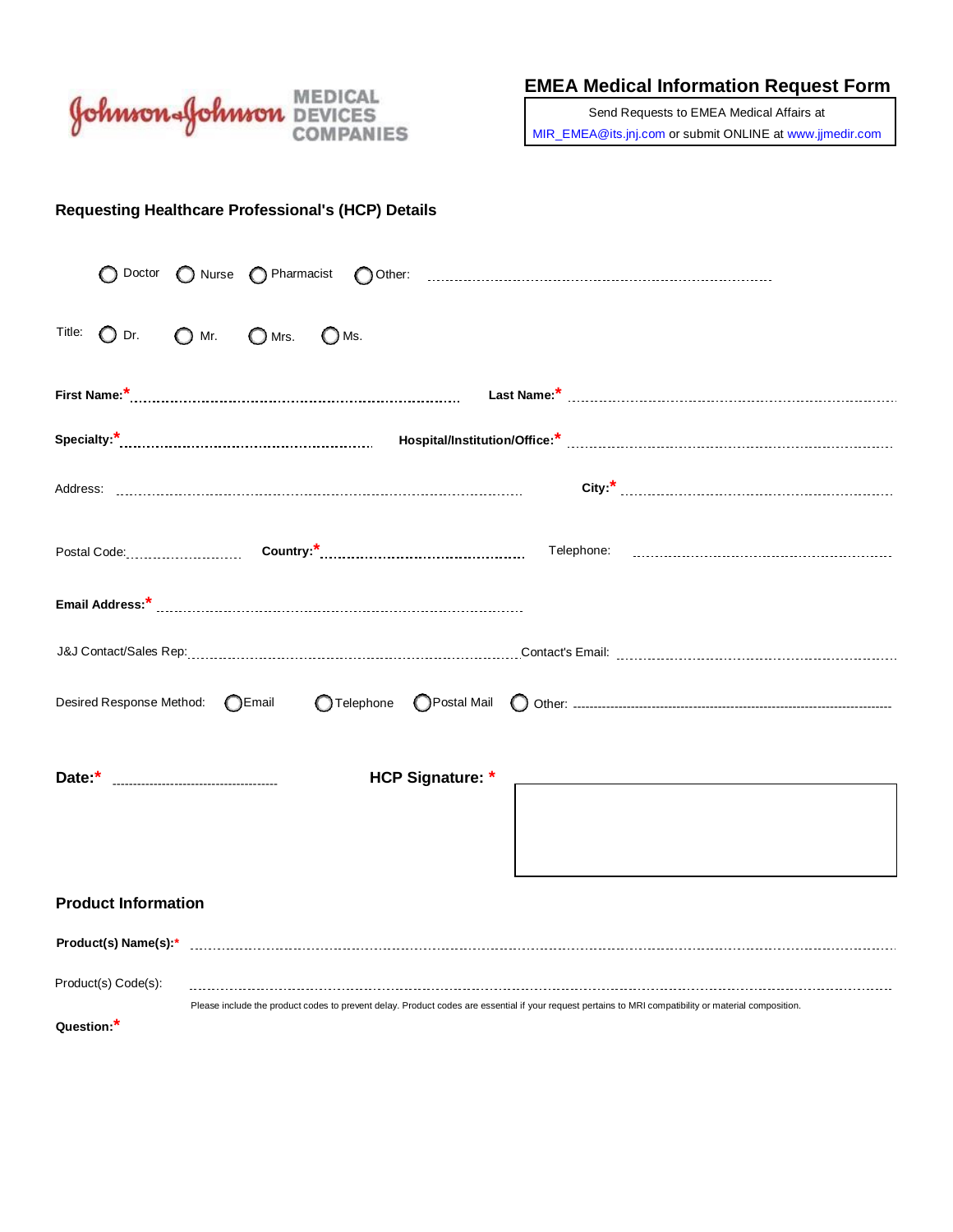**Adverse Event Reporting:**<br>Remember to contact our local representative in case any adverse event or product quality complaint occur while using our product, and comply with your local regulations in terms of notification. Your Medical Information Request will be handled by EMEA Medical Affairs operating within ETHICON Inc, and/or any other Johnson & Johnson affiliate, who receive and process Medical Information Request concerning medical devices marketed under the franchise brands Cerenovus, Biosense Webster, Depuy Synthes, Ethicon and Mentor. Please note our privacy notice on the next page.

CONFIDENTIAL use pursuant to Company Procedures FM: 100442493 Rev.3 Page 1 of 2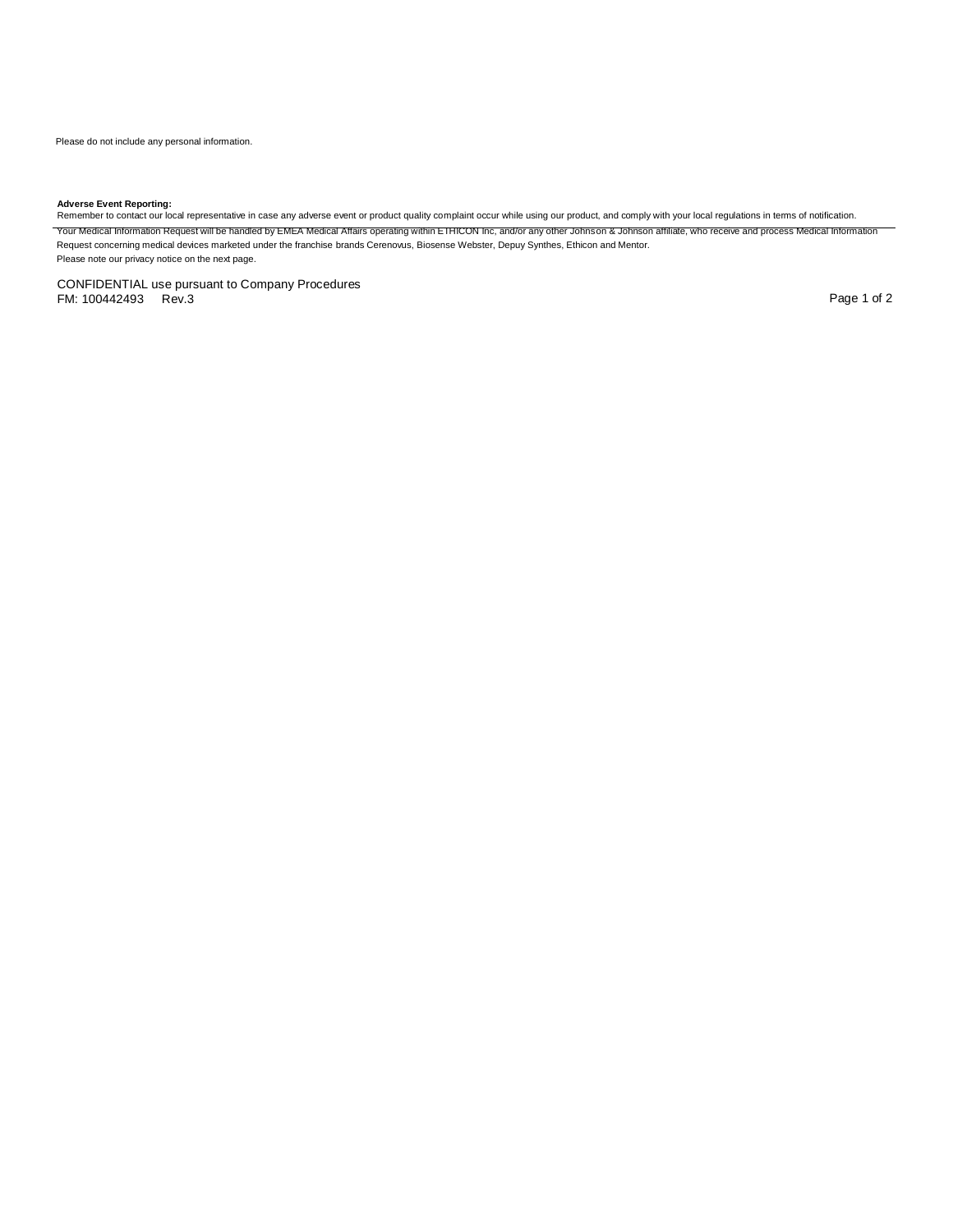**Johnson Solution** MEDICAL

## **PRIVACY NOTICE**

ETHICON Inc, and other Johnson & Johnson affiliates, care about your privacy and wants you to be familiar with how we collect, use and disclose personal information.

Based on our legitimate interests in responding to your requests, we will use your personal information to provide you with the information you requested in accordance with our Privacy Notice below. We may also use your personal information, without any identifiable information, to compile statistical data. This is based on our legitimate interests in improving our products and services. Your personal information may be shared with our affiliates, service providers, and other third parties, as described in our Privacy Notice. Your personal information may be transferred to countries outside of your country of residence, including the United States, which may provide for different data protection rules than in your country.

1. **Information collection:** ETHICON Inc is the data controller of the personal information covered by this Privacy Notice. The EMEA Medical Affairs at ETHICON Inc is collecting the personal information you provided for the purposes of responding to your Medical Information Request (MIR).

Should the MIR that you have submitted include information qualifying as a complaint and/or an adverse event, your personal information may also be processed to comply with legal obligations on post market surveillance duties as foreseen under EU / UK medical device legislation, including managing complaints and adverse events reporting.

Your personal information, without any identifiable information, may also be processed for other purposes, such as data analysis, audits and improving our products and services.

2. **Disclosure of information:** We disclose your personal information to our affiliates for the purposes described in this Privacy Notice. A list of our affiliates is available at <http://www.investor.jnj.com/sec.cfm> (click on the link to Form 10K, Exhibit 21, under "SEC Filings"). ETHICON Inc is the party responsible for the management of the jointly-used personal information.

We may also disclose your personal information to unaffiliated third parties, including regulatory authorities, and to service providers that we use to support our business, such as technology service providers with which we have a contract in place.

3. **Your Privacy Rights:** You have the right to request to review the personal information we have collected about you, as well as the right to request correction, deletion, blocking, data portability and restriction of our use of such information. You can make a request by contacting us as follows: EMEA Medical Affairs at [MIR\\_EMEA@its.jnj.com.](mailto:MIR_EMEA@its.jnj.com)

4. **Cross**-**Border Transfer:** The use and disclosure of personal information contemplated in this Privacy Notice may involve a transfer of the information to jurisdictions located outside your country of residence, including the United States, which may provide for different data protection rules than in your country. Appropriate contractual and other measures are in place to protect your personal information when it is transferred. We may transfer your personal information to a country deemed as adequate by applicable data protection laws, and where that is not the case we will ensure appropriate safeguards are in place under applicable data protection laws, such as standard contractual clauses. You may obtain a copy of these measures by contacting our data protection officer responsible for your country or region, if applicable, at [emeaprivacy@its.jnj.com.](mailto:emeaprivacy@its.jnj.com)

5. **Data Retention:** We will retain your personal information for as long as needed or permitted in the light of the purpose(s) for which it was obtained. The criteria used to determine our retention periods include: (i) the length of time we have an ongoing relationship with you and provide the service to you; (ii) whether there is a legal obligation to which we are subject; and (iii) whether retention is advisable in light of our legal position (such as in regard to applicable statutes of limitations, litigation, or regulatory investigations).

6. **Data Protection Officer and Data Representative:** If you have questions about our privacy practices, you may contact our data protection officer responsible for your country or region, if applicable, at [emeaprivacy@its.jnj.com.](mailto:emeaprivacy@its.jnj.com) Our representative in the European Union is DePuy Ireland UC, who may be contacted at [md\\_eu@its.jnj.com](mailto:md_eu@its.jnj.com) (noting ETHICON, INC in the subject line).

7. **Lodging a Complaint:** You may lodge a complaint with a data protection authority for your country or region. If you are in